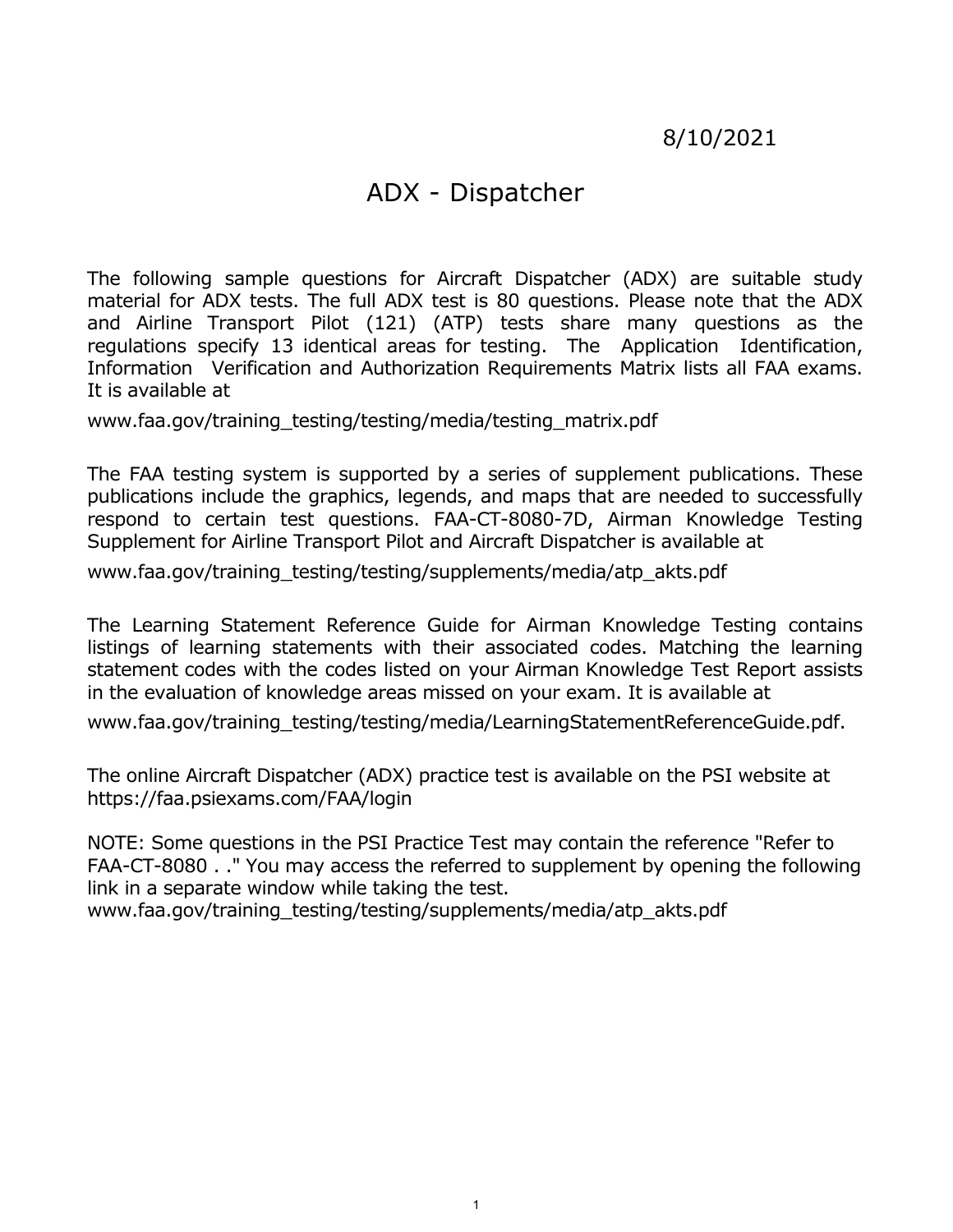- **1. An airport approved by the Administrator for use by an air carrier certificate holder for the purpose of providing service to a community when the regular airport is not available is a/an**
	- **A. alternate airport.**
	- **B. provisional airport.**
	- **C. destination airport.**

- **2. The maximum speed during takeoff that the pilot may abort the takeoff and stop the airplane within the accelerate-stop distance is**
	- **A. Vref**
	- B.  $V_1$
	- **C. V<sup>2</sup>**

**Metadata:** LSCCode : PLT506

- **3. What period of time must a person be hospitalized before an injury may be defined by the NTSB as a 'serious injury'?**
	- **A. 48 hours; commencing within 7 days after date of the injury.**
	- **B. 72 hours; commencing within 10 days after date of injury.**
	- **C. 10 days, with no other extenuating circumstances.**

**Metadata:** LSCCode: PLT366

- **4. Which publication includes information on operations in the North Atlantic High Level Airspace (NAT HLA).**
	- **A. 14 CFR part 91.**
	- **B. 14 CFR part 121.**
	- **C. ICAO annex 1, chapter 2.**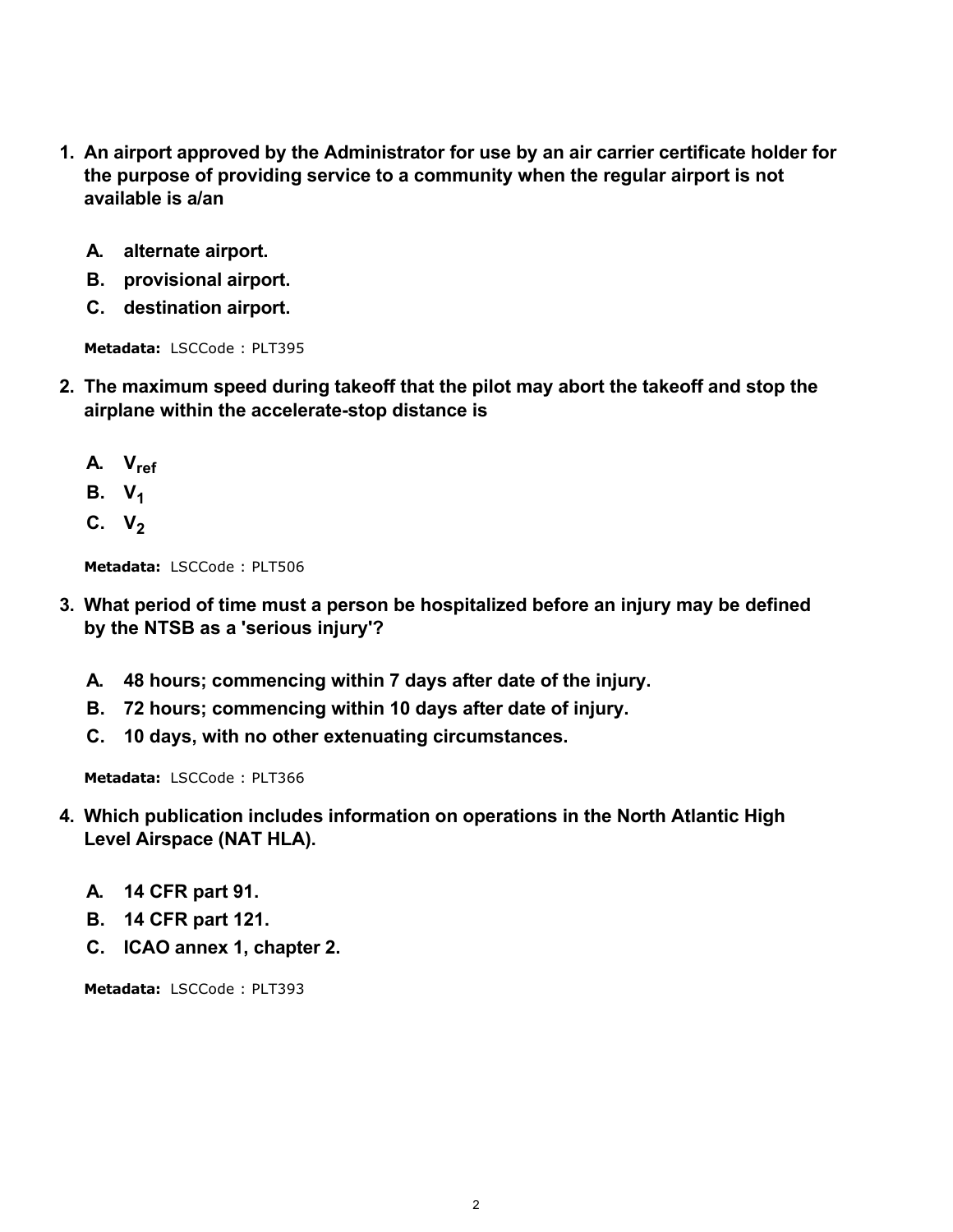- **5. If a four-engine air carrier airplane is dispatched from an airport that is below landing minimums, what is the maximum distance that a departure alternate airport may be located from the departure airport?**
	- **A. Not more than 2 hours at normal cruise speed in still air with one engine inoperative.**
	- **B. Not more than 2 hours at cruise speed with one engine inoperative.**
	- **C. Not more than 1 hour at normal cruise speed in still air with one engine inoperative.**

- **6. The minimum weather conditions that must exist for a domestic air carrier flight to take off from an airport that is not listed in the Air Carrier's Operations Specifications (takeoff minimums are not prescribed for that airport.) is**
	- **A. 1,000 1, 900 11/4, or 800 2.**
	- **B. 1,000 1, 900 11/2, or 800 2.**
	- **C. 800 2, 1,100 1, or 900 11/2.**

**Metadata:** LSCCode : PLT459

- **7. What action is required prior to takeoff if snow is adhering to the wings of an air carrier airplane?**
	- **A. Add 15 knots to the normal VR speed as the snow will blow off.**
	- **B. Sweep off as much snow as possible and the residue must be polished smooth.**
	- **C. Assure that the snow is removed from the airplane.**

**Metadata:** LSCCode : PLT493

- **8. A domestic air carrier flight has a delay while on the ground, at an intermediate airport. How long before a redispatch release is required?**
	- **A. Not more than 2 hours.**
	- **B. More than 6 hours.**
	- **C. Not more than 1 hour.**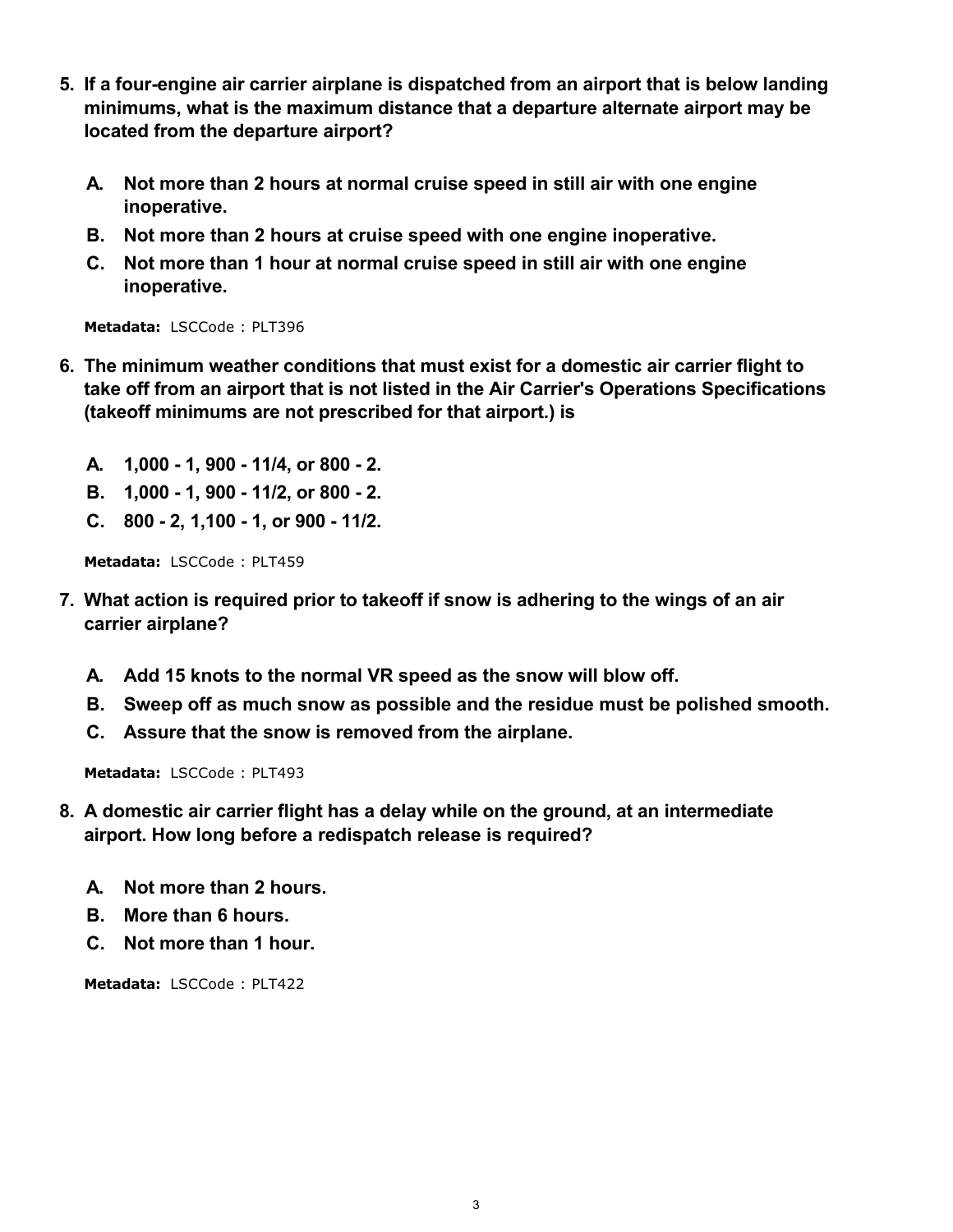- **9. If it becomes necessary to shut down one engine on a domestic air carrier threeengine turbojet airplane, the pilot in command**
	- **A. may continue to the planned destination if this is considered as safe as landing at the nearest suitable airport.**
	- **B. may continue to the planned destination if approved by the company aircraft dispatcher.**
	- **C. must land at the nearest suitable airport, in point of time, at which a safe landing can be made.**

- **10. An aircraft dispatcher declares an emergency for a flight and a deviation results. A written report shall be sent through the air carriers operations manager by the**
	- **A. dispatcher to the FAA Administrator within 10 days of the event.**
	- **B. pilot in command to the FAA Administrator within 10 days of the event.**
	- **C. certificate holder to the FAA Administrator within 10 days of the event.**

**Metadata:** LSCCode : PLT403

- **11. Except when in cruise flight, below what altitude are non-safety related cockpit activities by flight crewmembers prohibited?**
	- **A. FL 180.**
	- **B. 14,500 feet.**
	- **C. 10,000 feet.**

**Metadata:** LSCCode : PLT029

#### **12. Where is a list maintained for routes that require special navigation equipment?**

- **A. International Flight Information Manual.**
- **B. Air Carrier's Operations Specifications.**
- **C. Airplane Flight Manual.**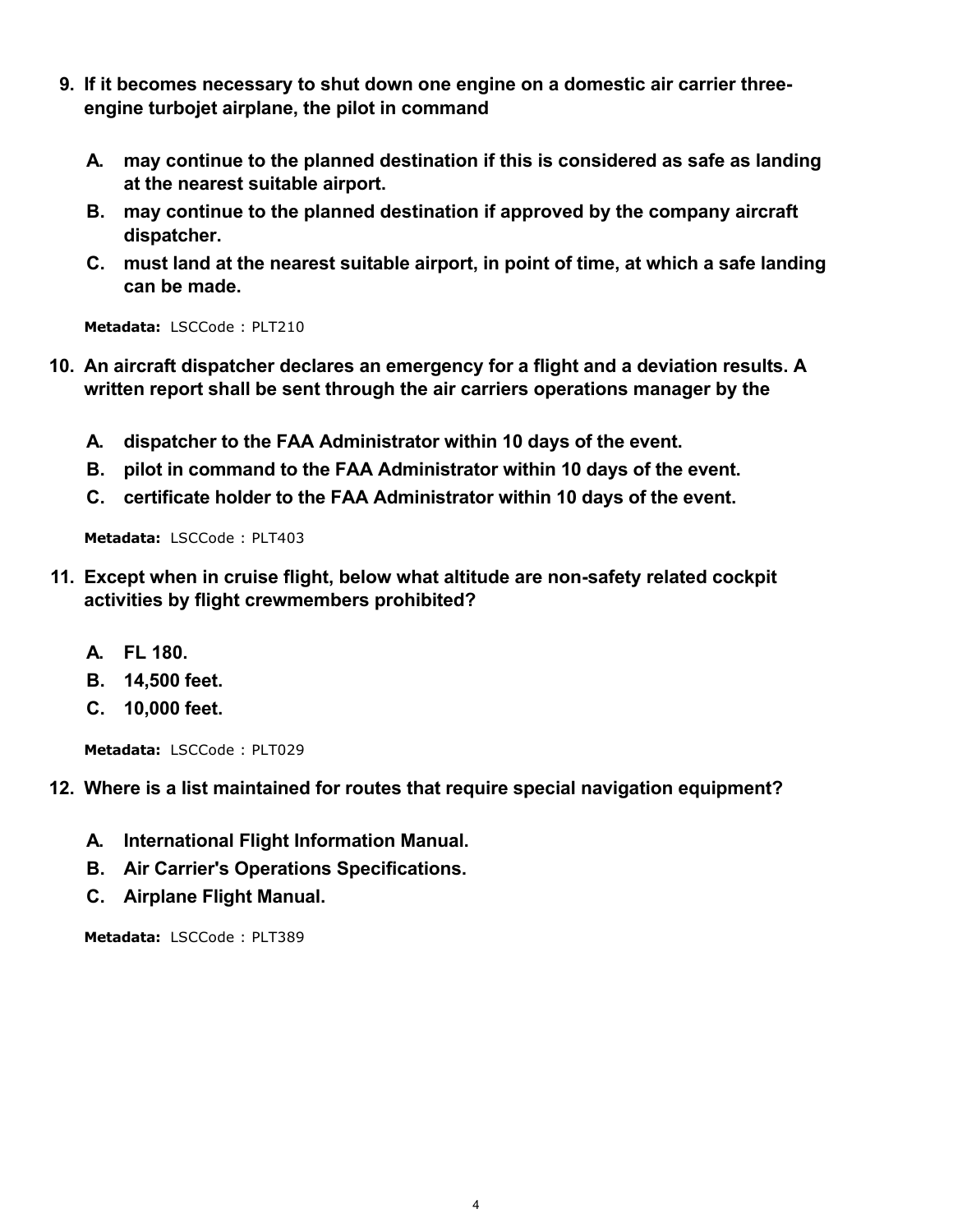- **13. If a required instrument on a multiengine airplane becomes inoperative, which document required under 14 CFR part 121 dictates whether the flight may continue en route?**
	- **A. A Master Minimum Equipment List for the airplane.**
	- **B. Certificate holder`s manual.**
	- **C. Original dispatch release.**

- **14. By regulation, who shall provide the pilot in command of a domestic or flag air carrier airplane information concerning weather, and irregularities of facilities and services?**
	- **A. Air route traffic control center.**
	- **B. The aircraft dispatcher.**
	- **C. Director of operations.**

**Metadata:** LSCCode : PLT398

- **15. For a flight over uninhabited terrain, an airplane operated by a flag or supplemental air carrier must carry enough appropriately equipped survival kits for**
	- **A. all passenger seats.**
	- **B. all aircraft occupants.**
	- **C. all of the passengers, plus 10 percent.**

**Metadata:** LSCCode : PLT404

- **16. Information recorded during normal operation of a cockpit voice recorder in a large turbine powered airplane**
	- **A. may be erased or otherwise obliterated except for the last 30 minutes prior to landing.**
	- **B. may all be erased or otherwise obliterated except for the last 30 minutes.**
	- **C. may all be erased, as the voice recorder is not required on an aircraft with reciprocating engines.**

**Metadata:** LSCCode : PLT388

- **17. When must an air carrier airplane be DME/suitable RNAV system equipped?**
	- **A. For flights at or above FL 180.**
	- **B. Whenever VOR navigation equipment is required.**
	- **C. In Class E airspace for all IFR or VFR on Top operations.**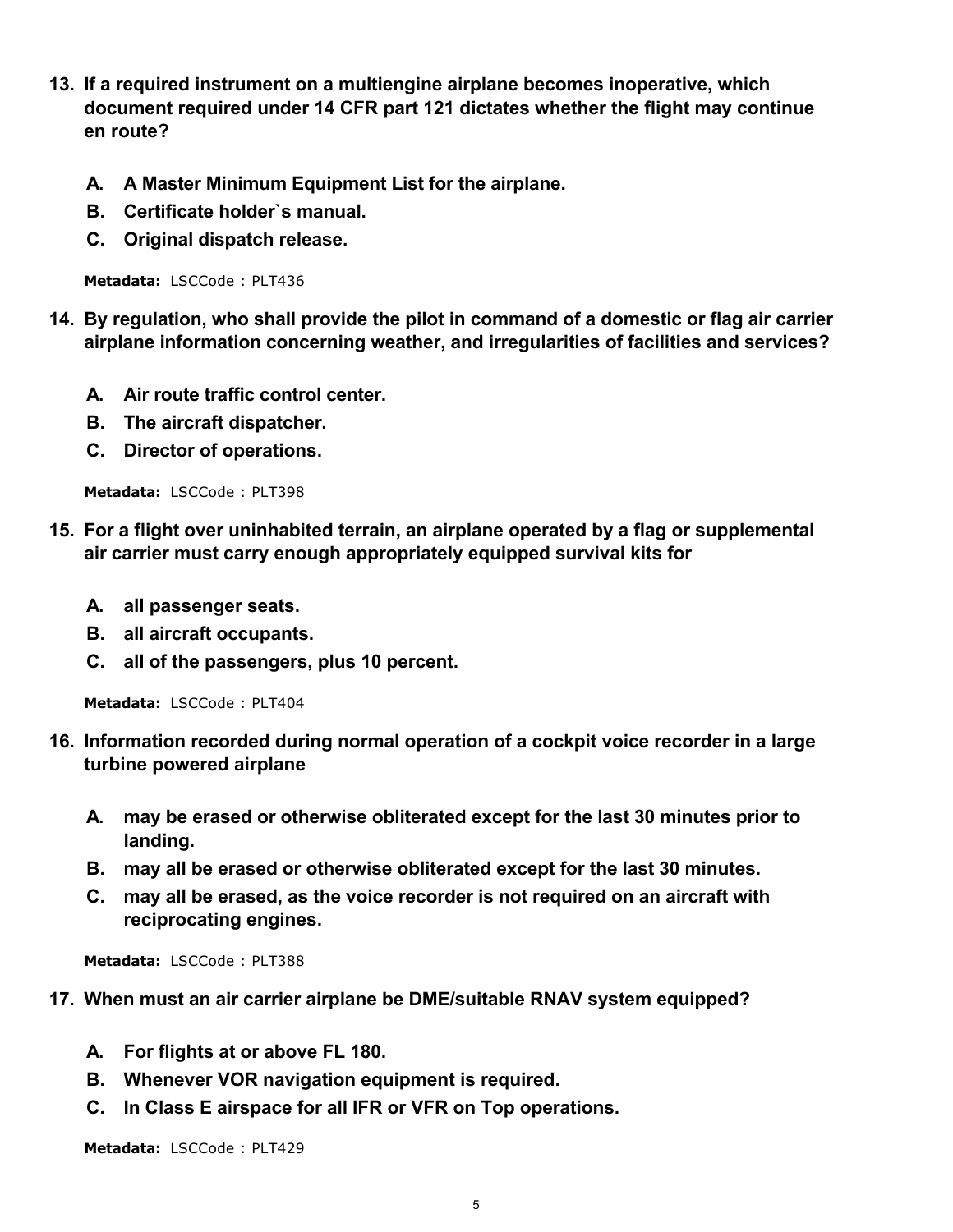- **18. Normally, a dispatcher for domestic or flag operations should be scheduled for no more than**
	- **A. 10 hours of duty in any 24 consecutive hours.**
	- **B. 8 hours of service in any 24 consecutive hours.**
	- **C. 10 consecutive hours of duty.**

- **19. Which 14 CFR part 121 required document includes descriptions of the required crewmember functions to be performed in the event of an emergency?**
	- **A. Airplane Flight Manual.**
	- **B. Pilot`s Emergency Procedures Handbook.**
	- **C. Certificate holder`s manual.**

**Metadata:** LSCCode : PLT436

- **20. What is the name of an area beyond the end of a runway which does not contain obstructions and can be considered when calculating takeoff performance of turbine-powered aircraft?**
	- **A. Stopway.**
	- **B. Obstruction clearance plane.**
	- **C. Clearway.**

**Metadata:** LSCCode : PLT395

- **21. Operational control of a flight refers to**
	- **A. exercising the privileges of pilot in command of an aircraft.**
	- **B. the specific duties of any required crewmember.**
	- **C. exercising authority over initiating, conducting, or terminating a flight.**

**Metadata:** LSCCode : PLT432

- **22. What minimum ground visibility may be used instead of a prescribed visibility criteria of RVR 16 when that RVR value is not reported?**
	- **A. 1/4 SM.**
	- **B. 1/2 SM.**
	- **C. 3/4 SM.**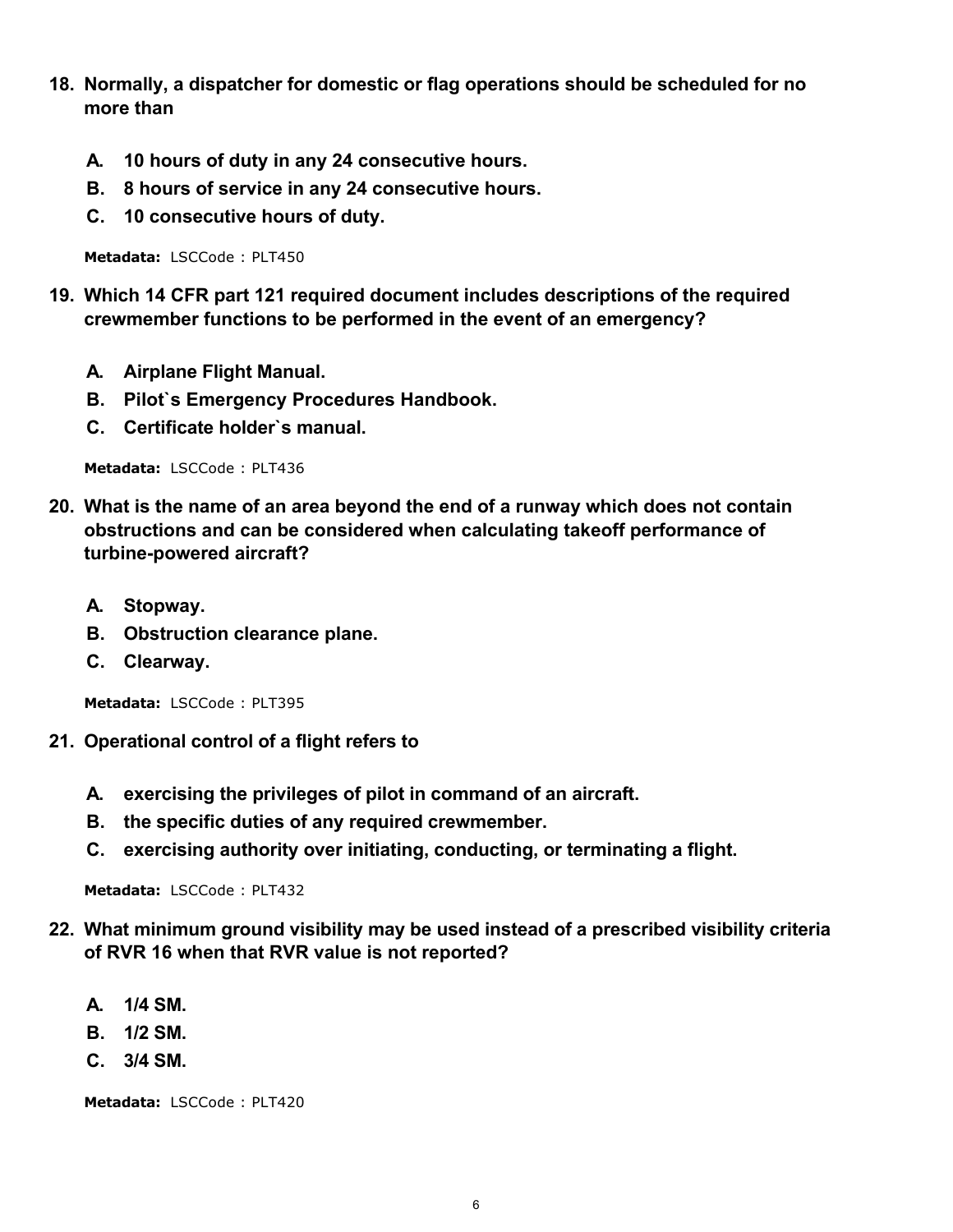- **23. While in IFR conditions, a pilot experiences two-way radio communications failure. Which route should be flown in the absence of an ATC assigned route or a route ATC has advised to expect in a further clearance?**
	- **A. The most direct route to the filed alternate airport.**
	- **B. The route filed in the flight plan.**
	- **C. An off-airway route to the point of departure.**

## **24. KFTW UA/OV DFW/TM 1645/FL100/TP PA30/SK SCT031-TOP043/BKN060- TOP085/OVC097-TOPUNKN/WX FV00SM RA/TA 07. This pilot report to Fort Worth (KFTW) indicates**

- **A. the aircraft is in light rain.**
- **B. the ceiling at KDFW is 6,000 feet.**
- **C. that the top of the ceiling is 4,300 feet.**

**Metadata:** LSCCode : PLT061

- **25. Where are jetstreams normally located?**
	- **A. In a break in the tropopause where intensified temperature gradients are located.**
	- **B. In areas of strong low pressure systems in the stratosphere.**
	- **C. In a single continuous band, encircling the Earth, where there is a break between the equatorial and polar tropopause.**

Metadata: LSCCode: PLT302

- **26. Which feature is associated with the tropopause?**
	- **A. Absence of wind and turbulence.**
	- **B. Abrupt change of temperature lapse rate.**
	- **C. Absolute upper limit of cloud formation.**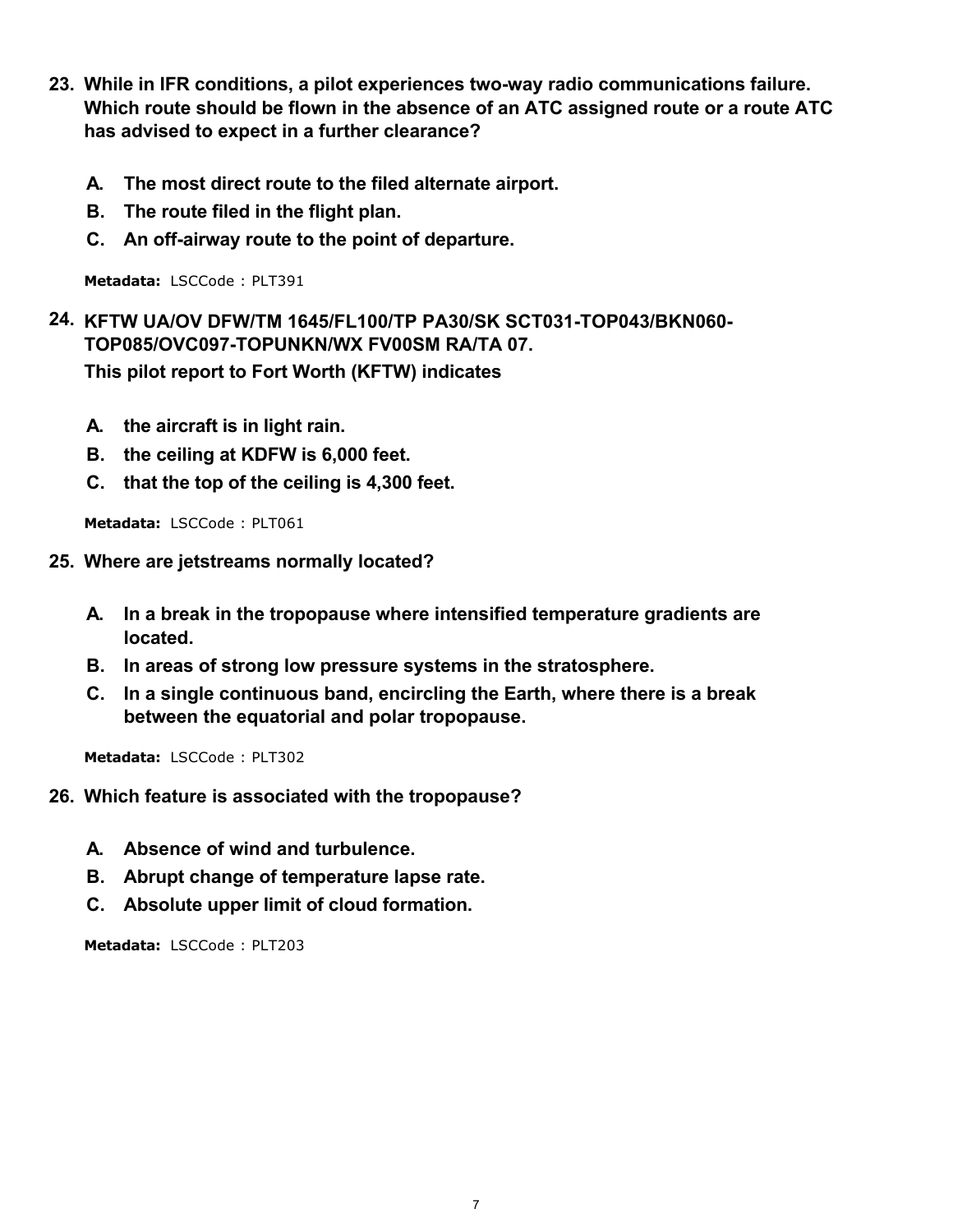- **27. If squalls are reported at the destination airport, what wind conditions exist?**
	- **A. Sudden increases in wind speed of at least 15 knots to a sustained wind speed of 20 knots, lasting for at least 1 minute.**
	- **B. Rapid variation in wind direction of at least 20° and changes in speed of at least 10 knots between peaks and lulls.**
	- **C. A sudden increase in wind speed of at least 16 knots, the speed rising to 22 knots or more for 1 minute or longer.**

- **28. (Refer to FAA-CT-8080-7D, Appendix 2, Figure 149 .) What will be the wind and temperature trend for an SAT ELP TUS flight at 16,000 feet?**
	- **A. Temperature decrease slightly.**
	- **B. Wind direction shift from southwest to east.**
	- **C. Windspeed decrease.**

**Metadata:** LSCCode : PLT076

- **29. Even a small amount of frost, ice, or snow may**
	- **A. increase takeoff performance.**
	- **B. hinder lift production to a point where takeoff will be impossible.**
	- **C. decrease takeoff ground run.**

**Metadata:** LSCCode : PLT128

- **30. Which type clouds may be associated with the jetstream?**
	- **A. Cumulonimbus cloud line where the jetstream crosses the cold front.**
	- **B. Cirrostratus cloud band on the polar side and under the jetstream.**
	- **C. Cirrus clouds on the equatorial side of the jetstream.**

**Metadata:** LSCCode: PLT302

- **31. Convective clouds which penetrate a stratus layer can produce which threat to instrument flight?**
	- **A. Freezing rain.**
	- **B. Embedded thunderstorms.**
	- **C. Clear air turbulence.**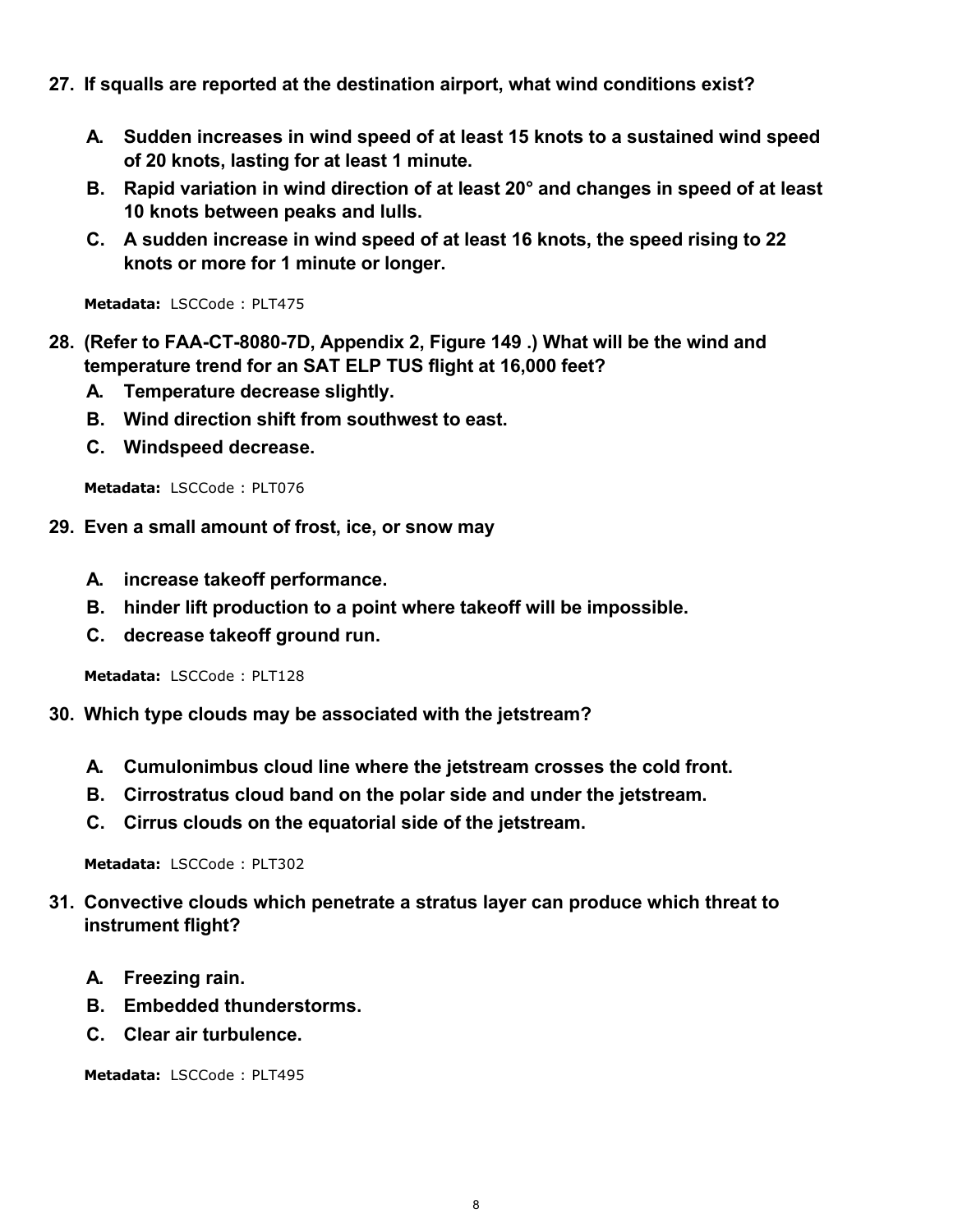- **32. Where do squall lines most often develop?**
	- **A. Ahead of a cold front.**
	- **B. In an occluded front.**
	- **C. Behind a stationary front.**

#### **33. What are some characteristics of an airplane loaded with the CG at the aft limit?**

- **A. Lowest stall speed, lowest cruise speed, and highest stability.**
- **B. Highest stall speed, highest cruise speed, and least stability.**
- **C. Lowest stall speed, highest cruise speed, and least stability.**

**Metadata:** LSCCode : PLT240

- **34. What is the purpose of an elevator trim tab?**
	- **A. Modify the downward tail load for various airspeeds in flight eliminating flightcontrol pressures.**
	- **B. Adjust the speed tail load for different airspeeds in flight allowing neutral control forces.**
	- **C. Provide horizontal balance as airspeed is increased to allow hands-off flight.**

**Metadata:** LSCCode : PLT473

#### **35. Which is a purpose of ground spoilers?**

- **A. Aid in rolling an airplane into a turn.**
- **B. Increase the rate of descent without gaining airspeed.**
- **C. Reduce the wings' lift upon landing.**

**Metadata:** LSCCode : PLT473

### **36. Freezing Point Depressant (FPD) fluids used for deicing**

- **A. on the ground, cause no performance degradation during takeoff.**
- **B. provide ice protection during flight.**
- **C. are intended to provide ice protection on the ground only.**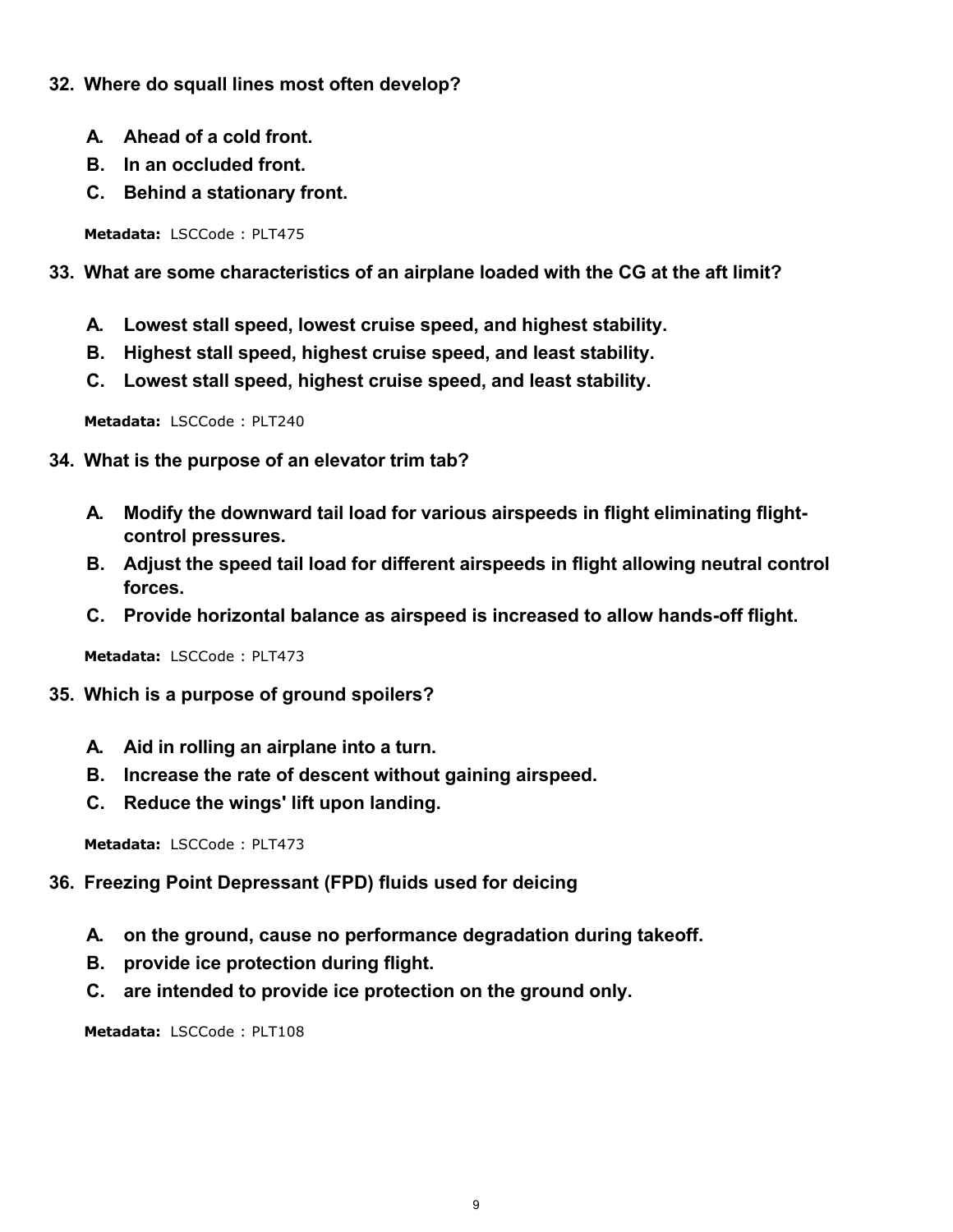- **37. What is the effect of alcohol consumption on functions of the body?**
	- **A. Alcohol has an adverse effect, especially as altitude increases.**
	- **B. Alcohol has little effect if followed by an ounce of black coffee for every ounce of alcohol.**
	- **C. Small amounts of alcohol in the human system increase judgment and decisionmaking abilities.**

- **38. (Refer to FAA-CT-8080-7D, Appendix 2, Figures 71 and 72.) What is the approximate level-off pressure altitude after drift-down under Operating Conditions D-3?** 
	- **A. 19,800 feet.**
	- **B. 22,200 feet.**
	- **C. 21,600 feet.**

**Metadata:** LSCCode : PLT004

- **39. An airport may not be qualified for alternate use if**
	- **A. the airport has AWOS-3 weather reporting.**
	- **B. the airport is located next to a restricted or prohibited area.**
	- **C. the NAVAIDS used for the final approach are unmonitored.**

Metadata: LSCCode: PLT379

- **40. Airborne weather radar is installed to help the crew**
	- **A. penetrate weather between storm cells.**
	- **B. avoid severe weather.**
	- **C. avoid storm turbulence and hail.**

**Metadata:** LSCCode : PLT105

#### **41. CRM training refers to**

- **A. the two components of flight safety and resource management, combined with mentor feedback.**
- **B. the three components of initial indoctrination awareness, recurrent practice and feedback, and continual reinforcement.**
- **C. the five components of initial indoctrination awareness, communication principles, recurrent practice and feedback, coordination drills, and continual reinforcement.**